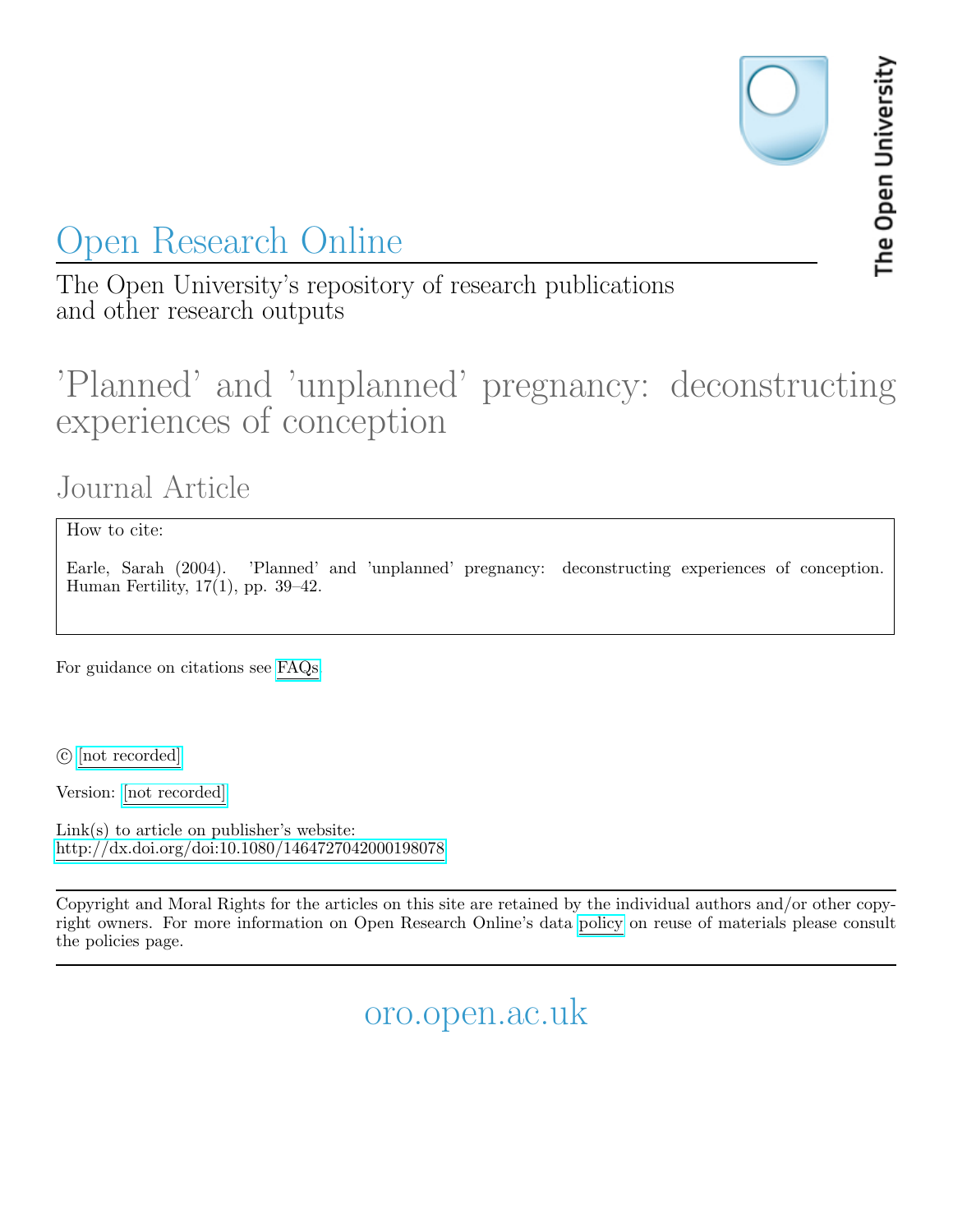### **"Planned" and "Unplanned" Pregnancy: deconstructing experiences of conception Sarah Earle**

#### **Abstract**

This paper seeks to explore women's experiences of conception, and to deconstruct the dichotomy between the terms "planned" and "unplanned" pregnancy. It draws on interviews with 19 primagravidae conducted as part of a wider qualitative study of women's experiences of pregnancy and childbirth. Although the concept of pregnancy intention is widely regarded as ambiguous, and by some immeasurable, this paper draws on interview data to develop four categories of pregnancy intention. The first category [the planned pregnancy] is unambiguous and reflects the type of planned approach currently advocated by health professionals. The second category [the laissez-faire pregnancy] reflects the experiences of women who stop using contraception but adopt a more relaxed approach to pregnancy planning. The third category [the recalcitrant pregnancy] is far more ambiguous and describes the experiences of those who want to be pregnant but for whom it would not be socially acceptable to plan a pregnancy. The final category [the accidental pregnancy] is unambiguous and deals with pregnancies that could be described as unexpected, and arising due to genuine contraceptive failure. This paper concludes by highlighting the significance of pregnancy intention for health policy, health research, and for the health care providers. The importance of adopting a subjective approach to improve our understanding of women's experiences of conception is also highlighted.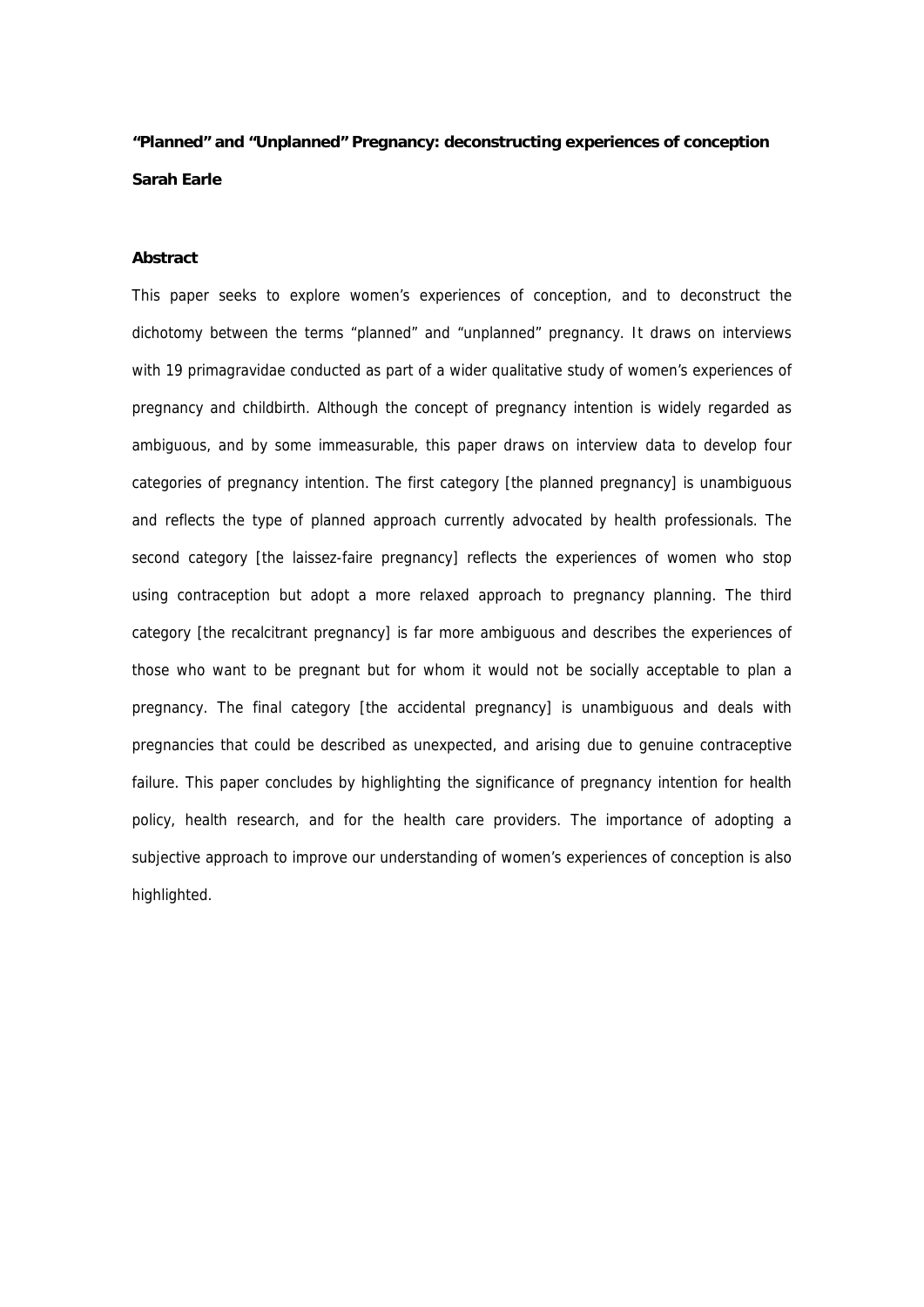### **"Planned" and "Unplanned" Pregnancy: deconstructing experiences of conception Sarah Earle**

#### **Introduction**

The terms "planned" and "unplanned" pregnancy are commonly used in health policy, health services and health research as descriptors of pregnancy intention, yet previous research has highlighted that these terms are, in fact, extremely ambiguous (Barrett & Wellings, 2002). Sable (1999) concurs with this, and argues that intendedness is probably too complex a concept even to measure. However, others suggest that in spite of its complexity, there are important reasons for why researchers should continue their efforts to understand these terms (Bachrach and Newcomer, 1999; Joyce et al., 2000; Santelli et al., 2003).

Using data from a qualitative research study on women's experiences of the pregnancy process (Earle, 1998), this paper seeks to explore women's experiences of conception and deconstruct the dichotomy between the "planned" and "unplanned" pregnancy. Whilst recognising that the concept of pregnancy intention is an ambiguous one, this paper draws on interview data to develop a four-fold typology of pregnancy intention: the planned pregnancy; the laissez-faire pregnancy; the recalcitrant pregnancy; and, the accidental pregnancy. The intention here is not to provide health professionals with a new taxonomy into which individual women can be placed but simply to examine how a subjective approach can expose the false dichotomy between "planned" and "unplanned" pregnancies.

#### **Method**

#### **Participants**

This paper draws on interviews with 19 primagravidae who were recruited to the study via 12 antenatal clinics in the West Midlands, United Kingdom. Respondents have been given pseudonyms to protect their anonymity. The majority of respondents were white (n.18) and their ages ranged from 16 to 30 years; most were in their mid twenties. In addition to these

1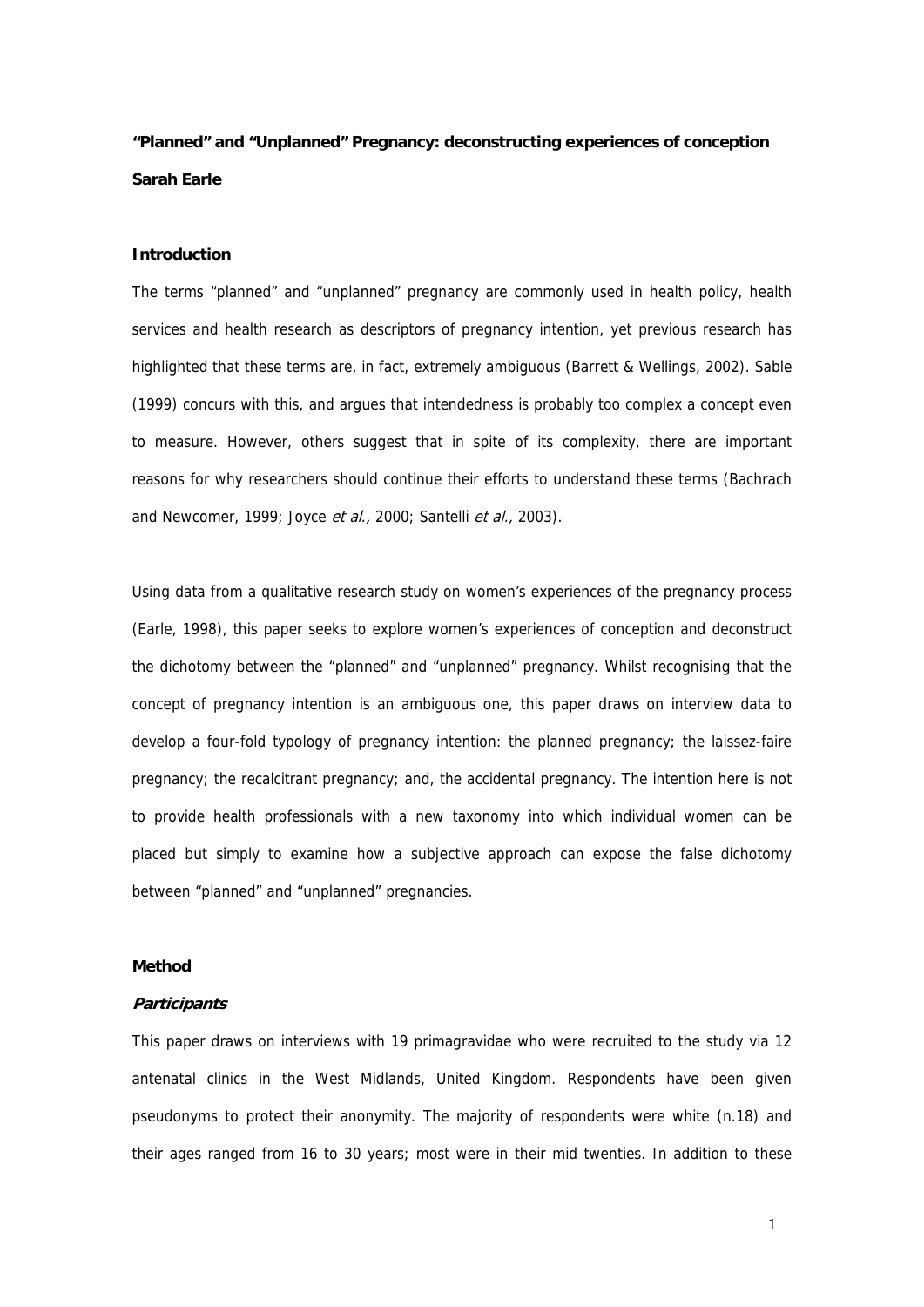differences, different socio-economic groupings were also represented within the study including women who were in work (n.16), unemployed (n.2) and women who were not seeking work (n.1). Those who were employed included professionals and managers, clerical and manual workers. All of the women described themselves as heterosexual and all but two respondents were in long-term relationships with partners or husbands. It is worth noting, however, that during the course of the research some women moved in and out of employment, as well as in and out of different relationships.

#### **Procedure**

The research was prospective in design; participants were interviewed three times at specific stages of the pregnancy and following childbirth. The  $1<sup>st</sup>$  stage interviews were conducted as soon as possible after the confirmation of pregnancy (between six and fourteen weeks), the 2<sup>nd</sup> stage interviews were conducted towards the end of the pregnancy (between 34 and 39 weeks) and the 3<sup>rd</sup> stage between six and fourteen weeks after childbirth. This paper is concerned solely with women's accounts of conception, which were discussed during the  $1<sup>st</sup>$  stage interviews only.

#### **Data collection and analysis**

An in-depth interviewing technique was used to generate 'rich' descriptions of women's experiences ensuring that the data are grounded in women's own personal experiences of conception (Jones, 1993). As Stanley and Wise (1983:167) argue 'the best way to find out about people's lives is for people to give their own analytical accounts of their own experiences'. All interviews were conducted by the same interviewer; interviews were audio tape-recorded with the consent of each individual and then transcribed *ad verbatim*. Initially, open questions were asked to encourage women to discuss their experiences – these were then followed up using the respondent's own words and phrases to elicit further narration (Hollway and Jefferson, 1997).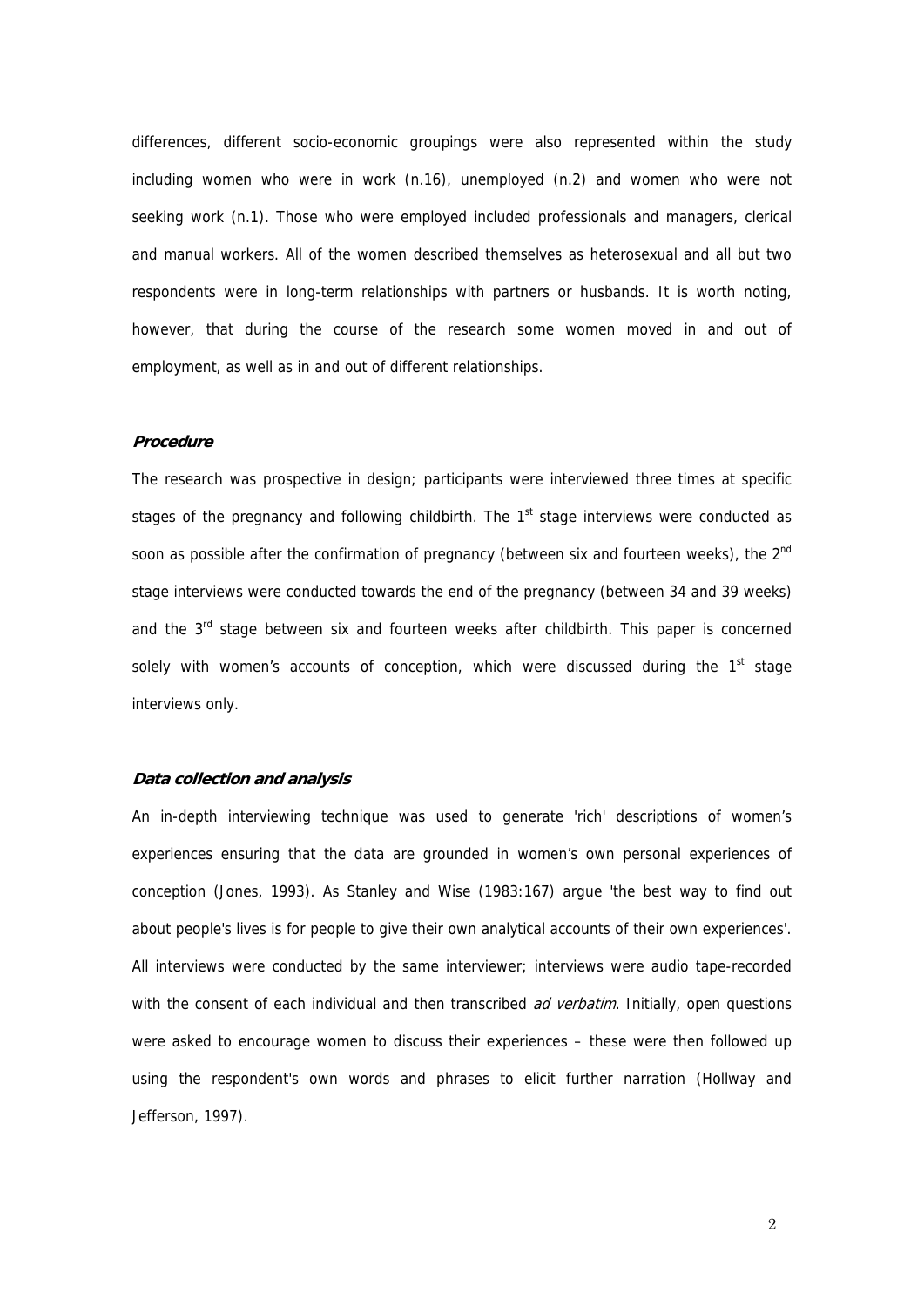The data were analysed using a system of 'open coding', which involves sorting the data into simple categories to form the basis for analysis (for example, see Strauss and Corbin, 1990). These categories were then grouped to form more conceptual themes and to allow that data to be compared and contrasted. The computer software package QSR NUD.IST was used to assist with data indexing, analysis and theorising.

#### **Results and discussion**

#### **The planned pregnancy**

This first category describes respondents who planned conception in a way that most closely resembles that which is endorsed by the medical profession and by contemporary health promotion literature (Shorney, 1990). Nine of the respondents in the study group were in this category and could be described as 'trying' for a baby. For example:

We'd been trying for a baby for about a year but I didn't know I was pregnant until I was two months.

[Kay, aged 25]

A number of respondents sought professional pre-conception advice and others changed their life-styles in an active attempt to conceive, as illustrated by the following respondent:

> We planned four or five months ahead which is probably a good thing because it gave me a chance to have a chat with the doctor and I wouldn't have known that it helps to take folic acid tablets before you conceive.

> > [Gayle, age 27]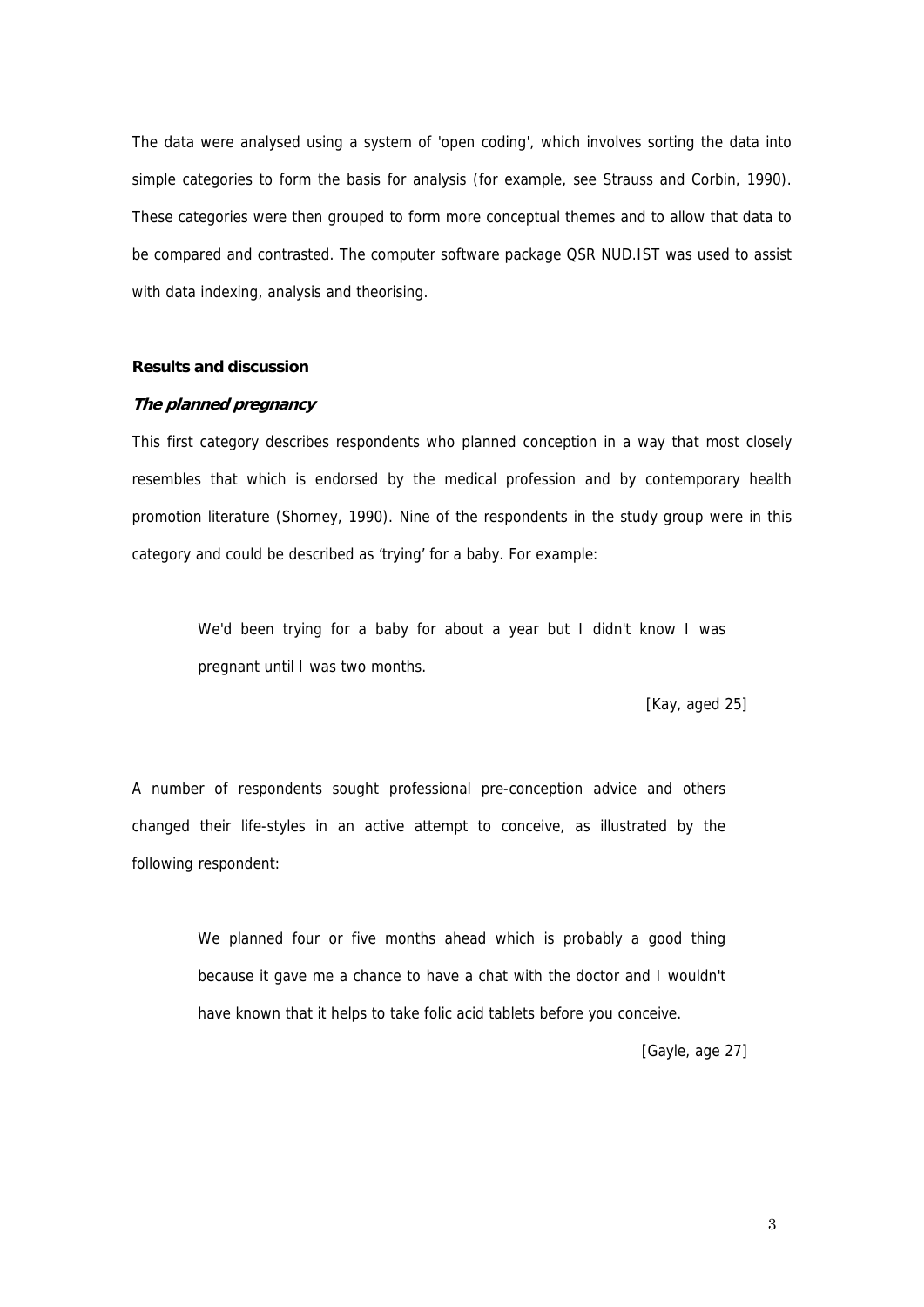The respondents in this category were consistent in the way in which they described their experiences of conception.

#### **The laissez-faire pregnancy**

Only two of the respondents could be placed into the next category of pregnancy intention. For example, when asked if she had planned her pregnancy, one respondent said:

If I said 'yes it was', I would be lying and if I said 'no it wasn't', I would be lying. It was one of those things, if it happened it happened and if it didn't, it wasn't a problem, and we are very pleased about it. But if it didn't happen it was something we were not going to get anxious about. Does that make sense? We had got plenty of time, not in any hurry, but if it happened tomorrow it wouldn't have been a problem at all.

[Jill, age 28]

Both of these respondents had stopped using contraception, but they could be described as adopting a less active, or a *laissez-faire* approach. Their responses were also more confused than those of the women in the category of 'planned pregnancy' .

#### **The recalcitrant pregnancy**

Characteristic of this small group of respondents (n. 2) was a desire to become pregnant, in spite of less-than-ideal circumstances. There is close similarity here between the 'affective dimension' (the desire for a baby) and the 'planning dimension' (the preparation for pregnancy) as described by Stanford et al., (2000). It was typical amongst those who were perceived to have fertility problems and both respondents shared this belief. For example, one respondent, who was an organ transplant patient said: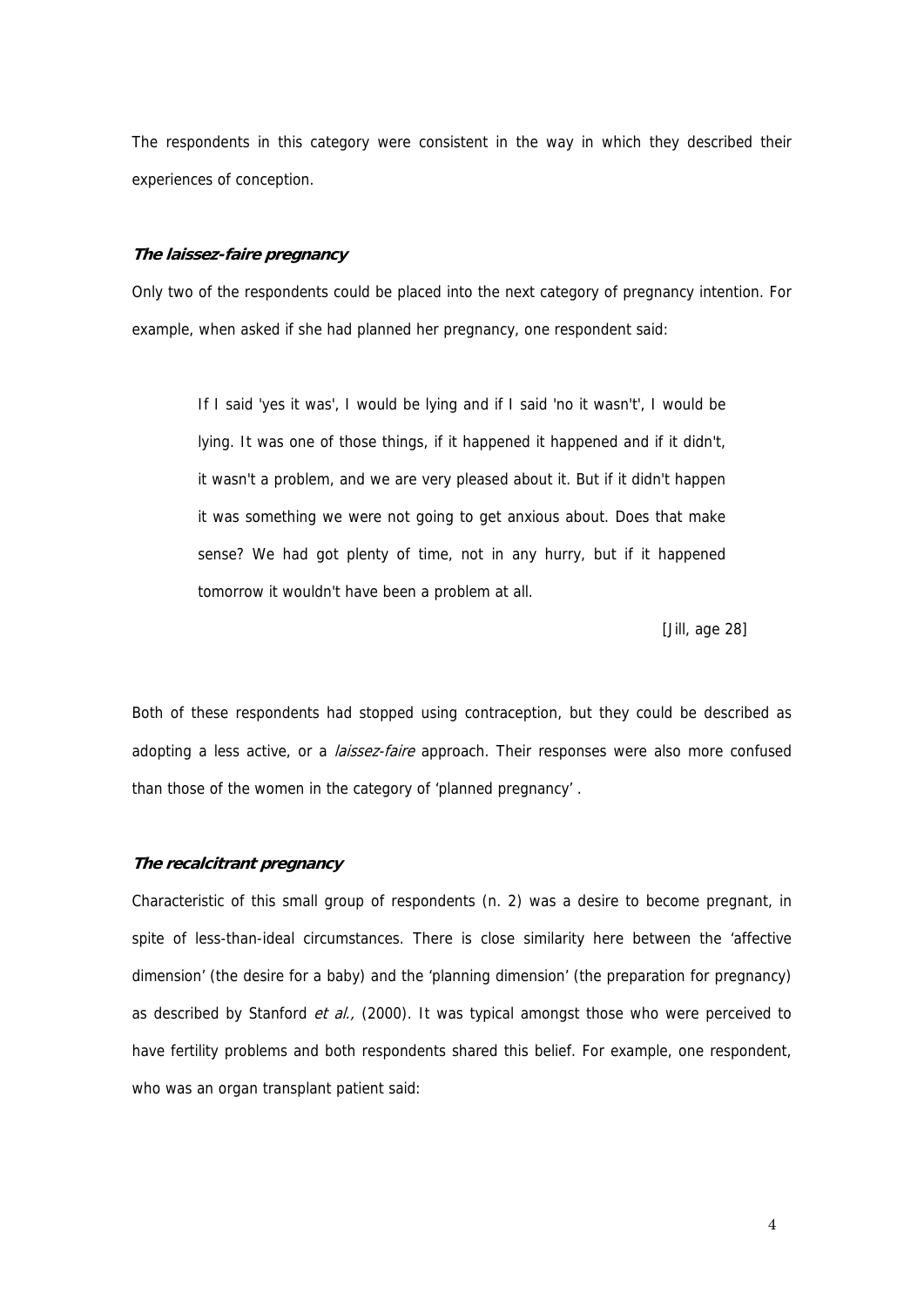I think it was because I had wanted to get pregnant, it was just the fact that it had actually happened that quick considered I thought I'd have problems. I was even beginning to think I was getting paranoid that I was never going to have kids.

[Justine, age 24]

Another respondent, Carol, had a history chlamydia, polyps and pelvic inflammatory disease, which she believed could affect her chances of conception. She said:

I went back about three times and asked the doctor if there was any way I could find out whether I could have kids or not. The doctor said I would have to be trying for two years before they could do any tests. I just wanted to put my mind at rest. I just wanted to know whether I could [conceive] or not.

[Carol, age 16]

Previous research suggests that this type of recalcitrant conception is quite common amongst women who believe that they would be discouraged from pregnancy. Holing et al., (1998) have identified this trend amongst women with diabetes, for example.

Some researchers have also pointed out that this approach is common amongst teenagers and women in unstable relationships. For example, Macintyre (1977) argues that conception in single women is regarded as a social problem requiring prevention and, moreover, that single women will regard pregnancy as a personal problem. More recently, this has also been identified by Rasch et al., (2001) in a study of Danish women, who arque that experiences of conception are strongly influenced by whether pregnancy is socially accepted. As the youngest member of the study group, Carol felt that being pregnant was problematic:

 $5\,$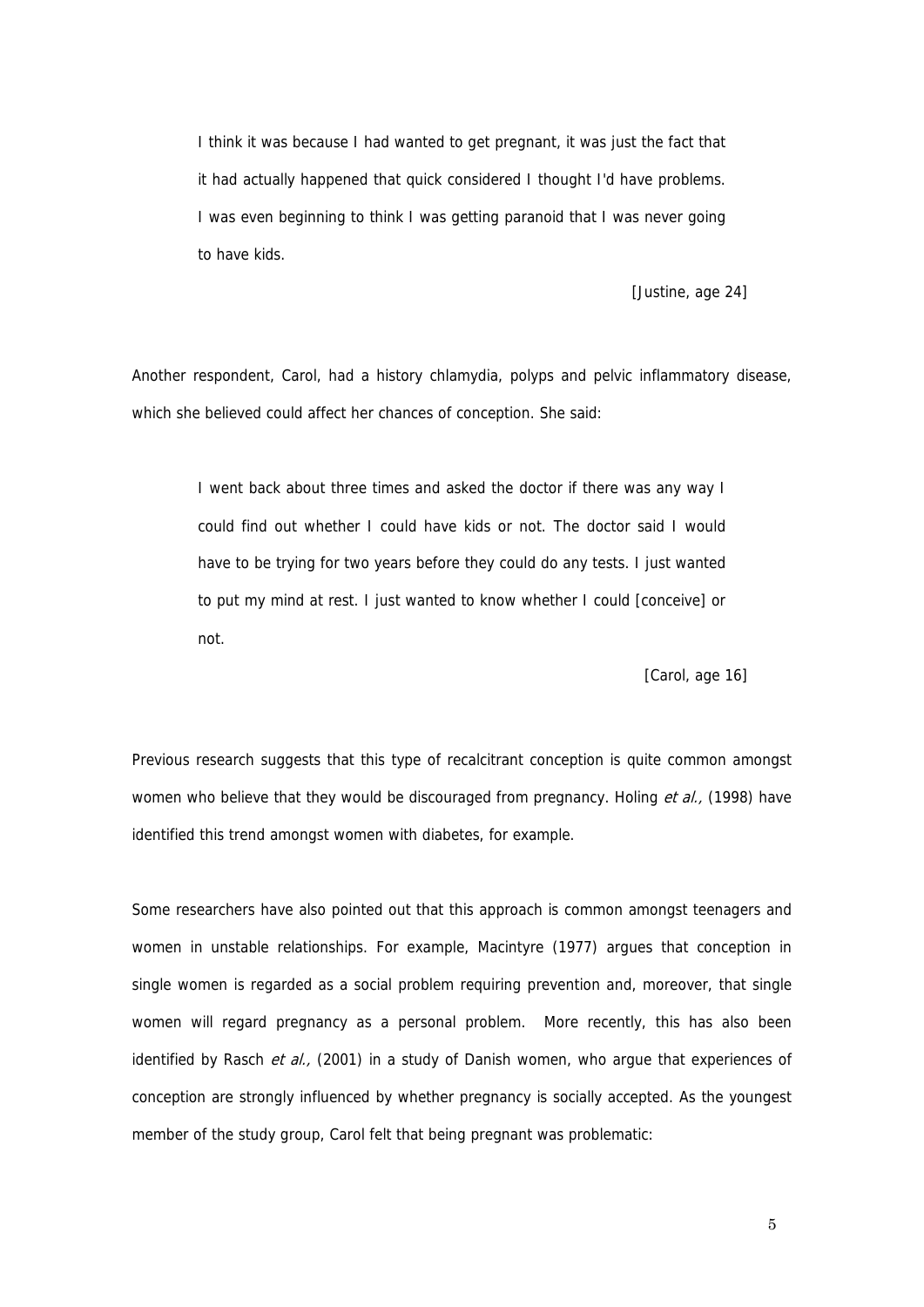It's weird because I'm carrying a kid myself and sometimes I act like a kid. It's quite scary because I think I'm too young to have a baby. Maybe I'm too young to be a mother . . My mum and dad always wanted me to have a good job and have loads of money coming in and have a nice big house and get married and have kids when I'm about twenty-five to thirty. They always said, 'don't you dare get pregnant at sixteen' ... My dad was a bit angry at first, he was saying 'oh God, oh no', all this.

[Carol, age 16]

#### **The accidental pregnancy**

Given the extremely ambiguous nature of pregnancy intention, it is difficult to determine when a pregnancy is genuinely unplanned. Holing et al., (1998) suggest that many of the 'unplanned' pregnancies recorded in their study were 'consciously or subconsciously intended'. Santelli et  $al.$  (2003) suggest that some of these pregnancies can be thought of as either 'unwanted' or 'mistimed'. However, six of the respondents in the study were unambiguous in their description of pregnancy as unplanned and accidental. Two of the respondents describe how they felt when they discovered their pregnancies:

I think dismayed really, because partly, it wasn't planned and partly because the travelling we had done just before, that was really rough . . we were planning to come home in October so we didn't know whether to come home straight away. We were obviously worried about the fact that we were in a foreign place and that if I had a spontaneous abortion, that kind of thing, it was dangerous as the medical facilities aren't marvellous here.

[Tricia, age 26]

 $\sim$  6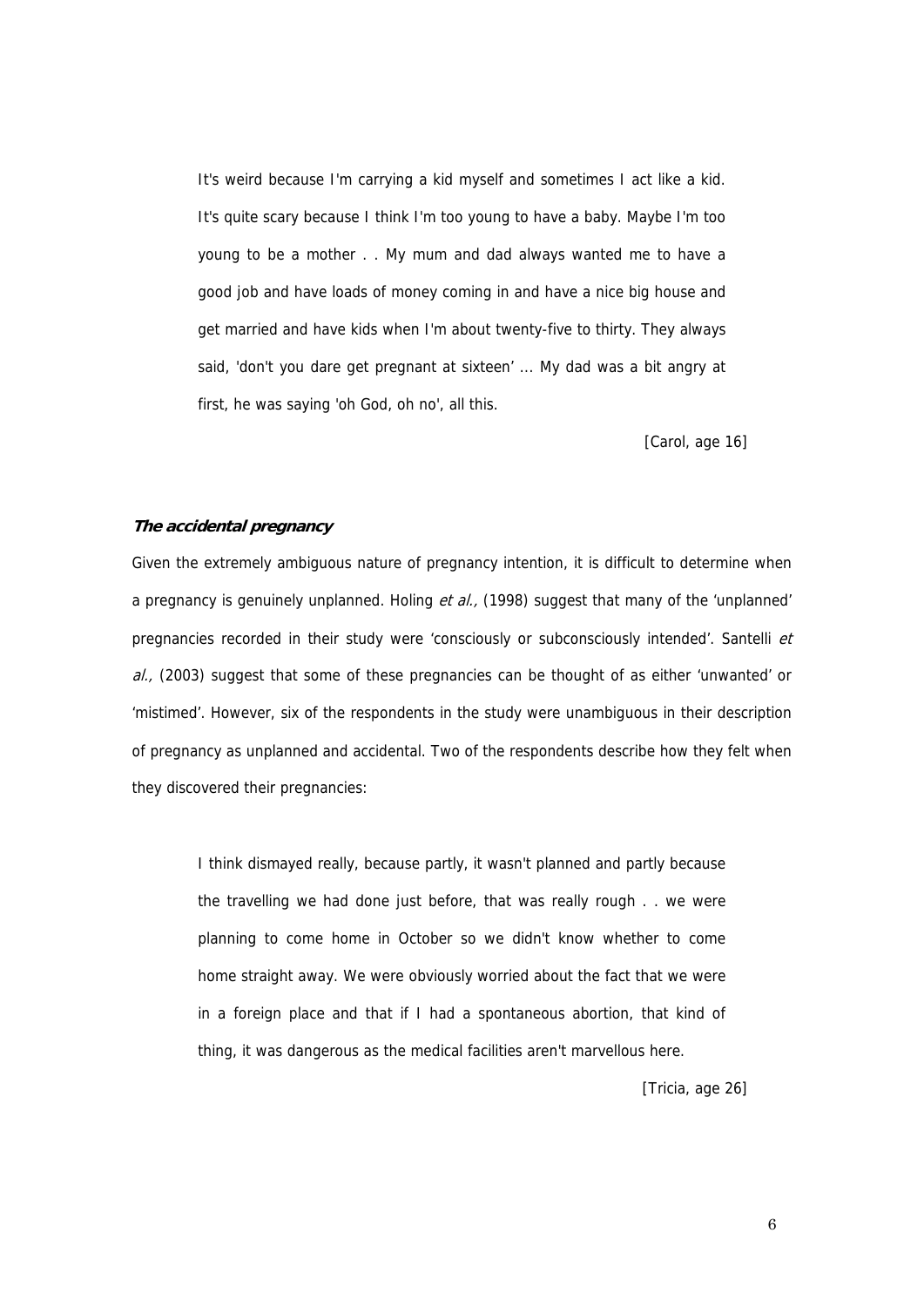Shocked, just bad I think, yeah. I just thought about what I was going to do you know, 'cause I was working in a job where, um, you couldn't be pregnant doing it, you got to have waitressing in it being a busy restaurant so, my job really, up and running ...

[Angela, age 19]

#### **Conclusions**

Analysis of the interview data reveals that although pregnancy intention is complex, there are four categories into which women's experiences of conception can be organised. It is worth noting here that this research does not seek to be representative, or typical, of all women's experiences. However, it seeks to explore conception using the process of 'logical inference' (Mitchell, 1983), which refers to the generating of theoretical generalisations from the analysis of a sample that is not statistically representative - producing *theoretically* rigorous conclusions, rather than statistically generalisable conclusions (Sharp, 1998).

The measurement of pregnancy intention is relevant to health promotion and health researchers, as well as to providers of health care before, during and after pregnancy. Kost et al., (1998) argue that intention may be linked to maternal behaviour and foetal outcome. For example, they suggest that there may be a relationship between "unplanned" pregnancy and the likelihood that women will smoke, or follow professional advice on nutritional intake, alcohol consumption and antenatal care. However, this is disputed by others who argue that there is no link between intendedness and pregnancy outcomes (Sable, 1999).

There is an expectation that a pregnancy should only occur in the right economic and social circumstances (Earle and Letherby, 2002), and as noted elsewhere (Bachrach and Newcomer, 1999), this may encourage women to produce the 'correct' social response when asked about pregnancy intention, regardless of true intentions. This paper has identified a typology of four categories though which women's experiences of conception can be better understood. This

7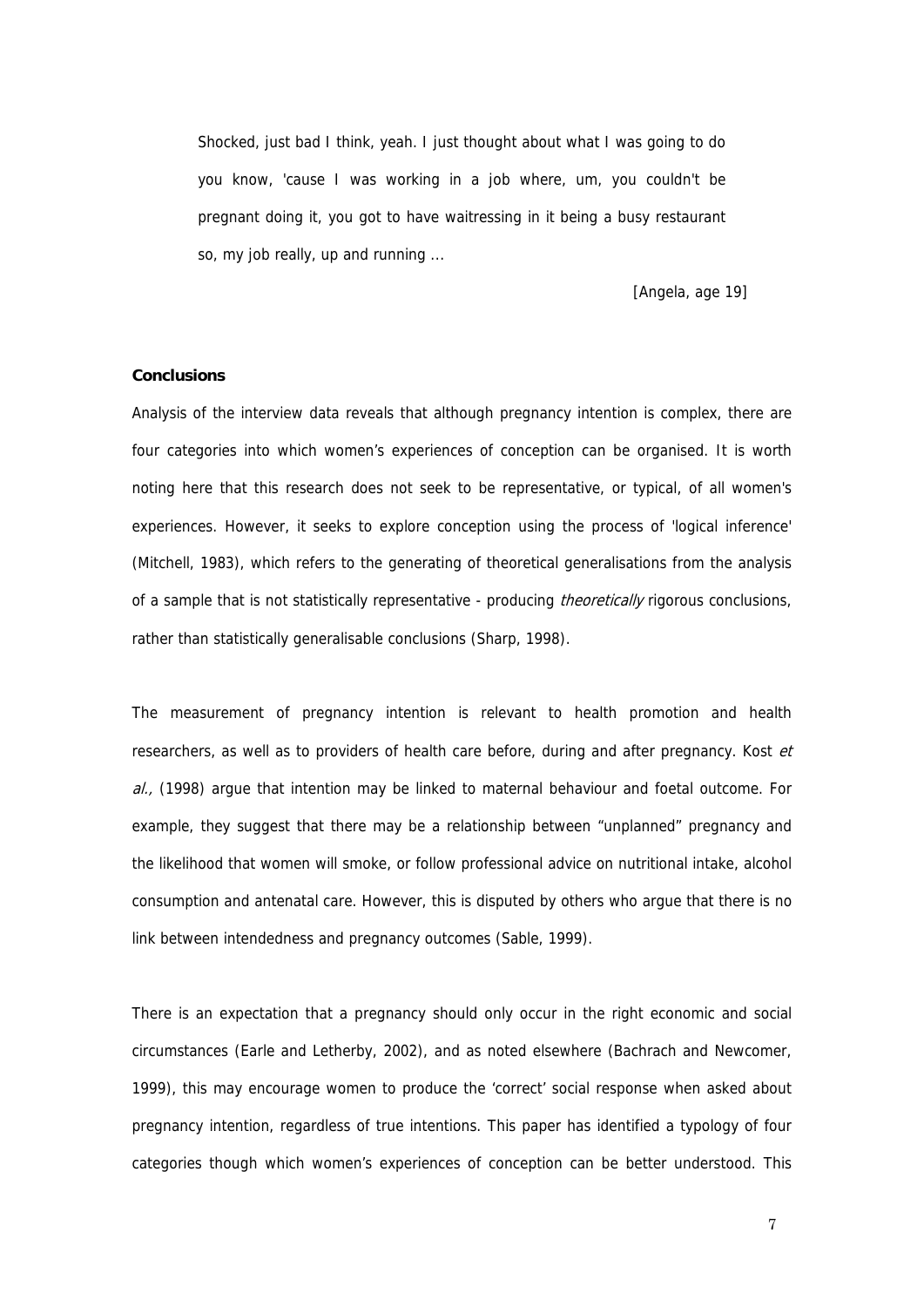typology should not be used to injudiciously 'classify' women but to explore the falsehood between the categories of "planned" and "unplanned" pregnancy. As Bachrach and Newcomer (1999) suggest it may be more useful to see these categories at extreme ends of a relatively diverse continuum.

Concurring with previous findings, the analyses of interview data suggest that pregnancy intention is, indeed, a complex phenomenon. However, by using a qualitative approach, it is argued that the concept of pregnancy intention can be deconstructed to develop a more subjective understanding of women's experiences of conception.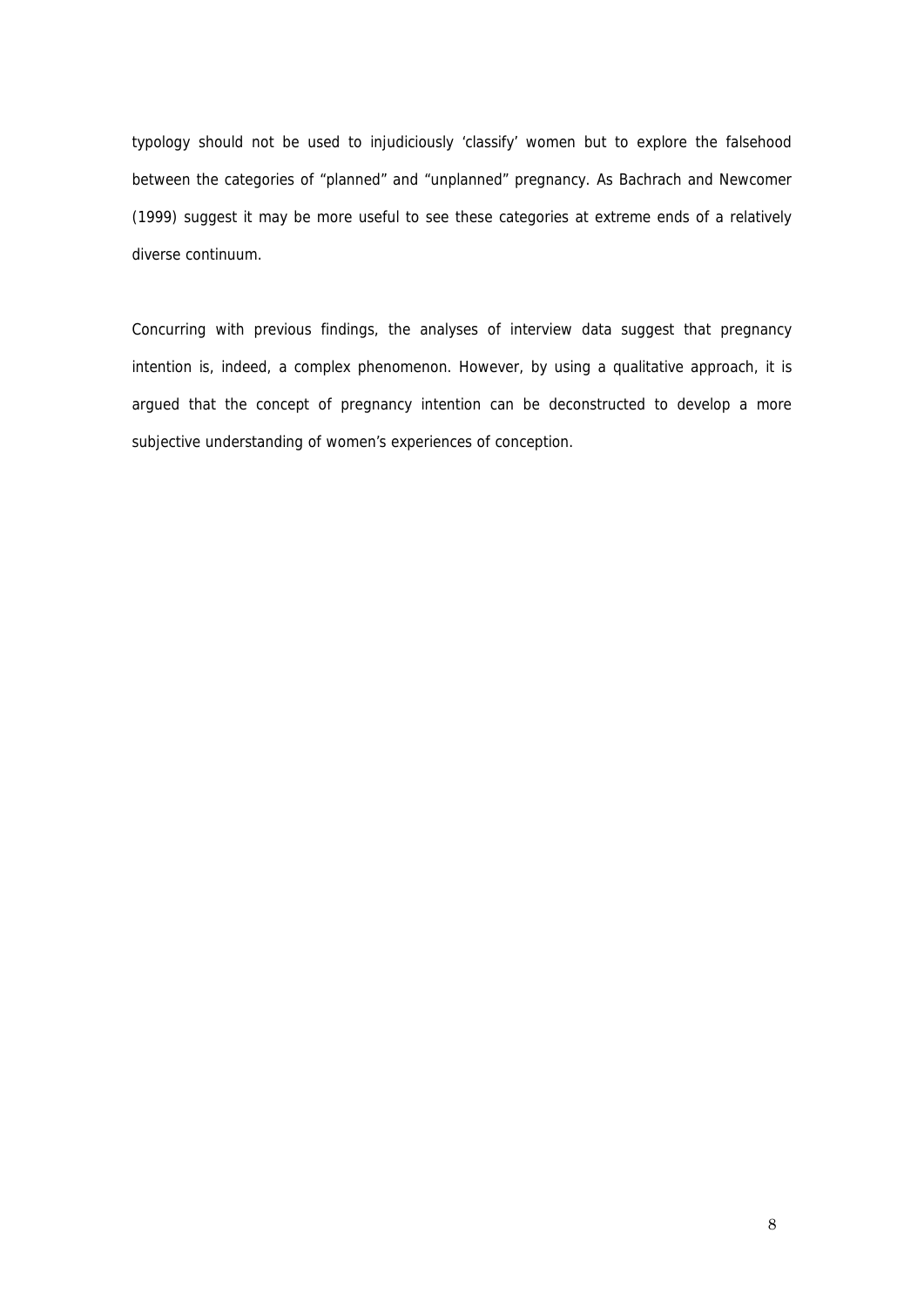#### **References**

- Bachrach CA and Newcomer S (1999) Intended pregnancies and unintended pregnancies: distinct categories or opposite ends of a continuum? Family Planning Perspectives **31(5)** 251-252.
- Barrett G and Wellings K (2002) What is a 'planned' pregnancy? empirical data from a British study Social Science & Medicine **55(4)** 545-557.
- Earle S (1998) The Body in Pregnancy and Childbirth: Corporeality and Self-Identity Unpublished PhD Thesis, Coventry University, UK.
- Earle S and Letherby G (2002) Whose choice is it anyway? Decision making, control and conception Human Fertility **5** 39-41.
- Holing EV, Beyer CS, Brown ZA and Connell FA (1998) Why don't women with diabetes plan their pregnancies? Diabetes Care **21(6)** 889-95.
- Hollway W and Jefferson T (1997) Eliciting Narrative Through the In-Depth Interview Qualitative Inquiry **3(1)** 53-70.
- Jones KB (1993) Compassionate Authority: Democracy and the Representation of Women Routledge, London.

Joyce TJ, Kaestner R and Korenman S (2000) The effect of pregnancy intention on child development Demography **37(1)** 83-94.

- Kost K, Landry DJ and Darroch JE (1998) Predicting maternal behaviours during pregnancy: does intention status matter? Family Planning Perspectives **30(2)** 79-88.
- Macintyre S (1977) Single and Pregnant Croom Helm, London.
- Mitchell JC (1983) Case study and situational analysis Sociological Review **31(2)** 187-211.
- Rasch V, Knudson LB and Wielandt H (2001) Pregnancy planning and acceptance among Danish pregnant women Acta Obstetrica et Gynecologica Scandinavica **80(11)** 1030-50.
- Sable MR (1999) Pregnancy intentions may not be a useful measure for research on maternal and child health outcomes Family Planning Perspectives **31(5)** 249-250.